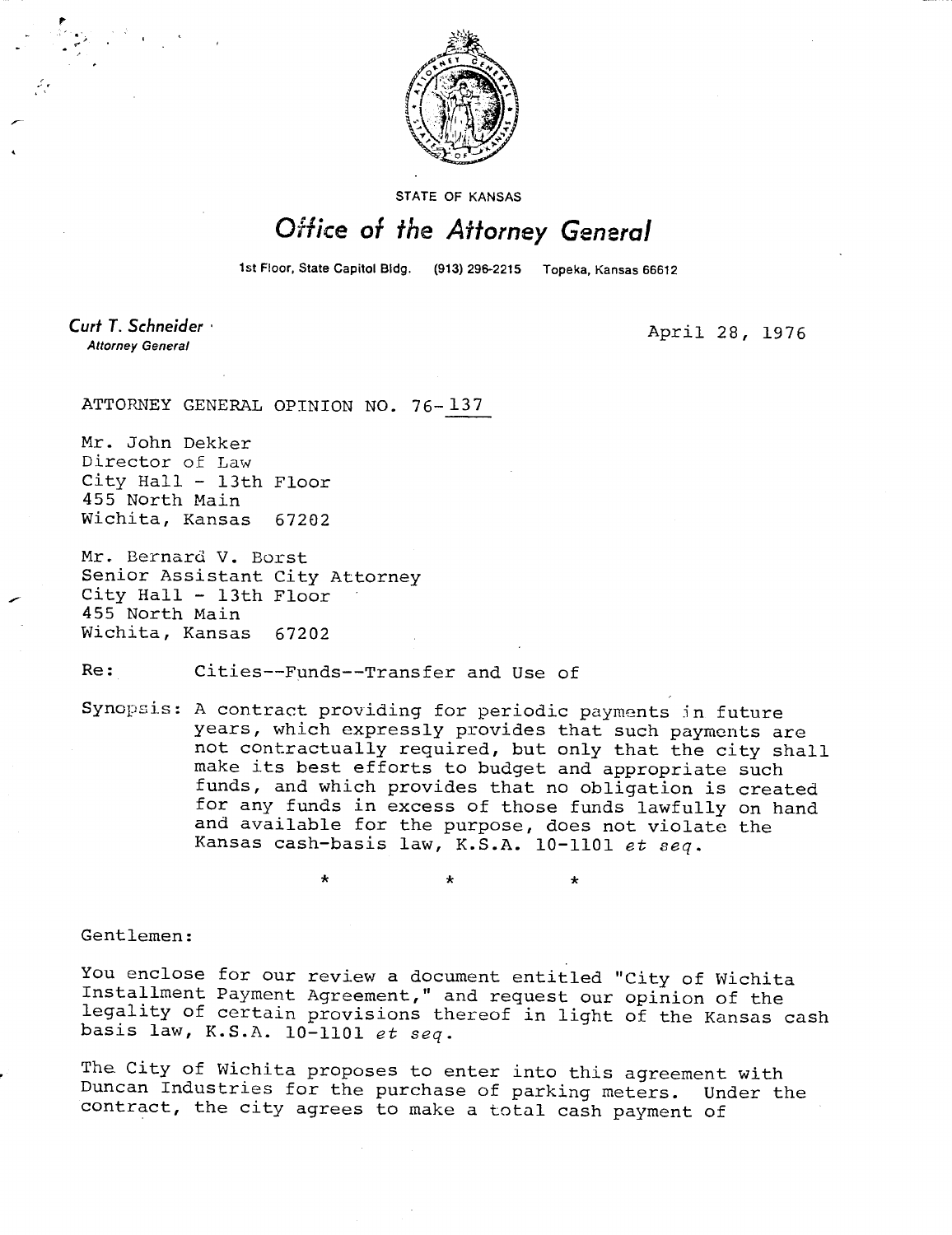Mr. John Dekker Mr. Bernard V. Borst Page Two April 28, 1976

\$169,734.50, consisting of a cash down payment of \$60,000, and two periodic payments of \$54,867.25, due June 1, 1977 and June 1, 1978. The obligation to make these periodic payments, however, is made subject to certain conditions found in the contract.

One of these, found in paragraph III thereof, states thus:

"Notwithstanding the foregoing, the City of Wichita is obligated to pay only such Periodic Payments or installments thereof as may lawfully be made from funds budgeted and appropriated for the purpose. The City of Wichita agrees to notify Duncan Industries at the earliest possible time of the nonavailability of funds from which to make any Periodic Payment or installment thereof by a letter directed to . . . . "

Paragraph IV states thus:

"In the event the City of Wichita may not lawfully make further Periodic Payments or any installment thereof under this contract, Duncan Industries will, within a reasonable time after the end of the current Fiscal Period for which the Periodic Payment has been made, or within a reasonable time after an installment is due and unpaid, enter and take the meters from the City's premises and will retain all sums previously paid by the City of Wichita to Duncan Industries . . . ."

The City makes the following representation in paragraph VI:

"The City of Wichita acknowledges and represents to Duncan Industries that at the time of execution of this Agreement funds are available, encumbered for the purpose of this contract, and will remain available from which the City of Wichita lawfully will pay in full the Total Cash Payment and all Periodic Payments to be made within the City of Wichita's current budget year. The City of Wichita further agrees to use its best efforts to budget, appropriate,